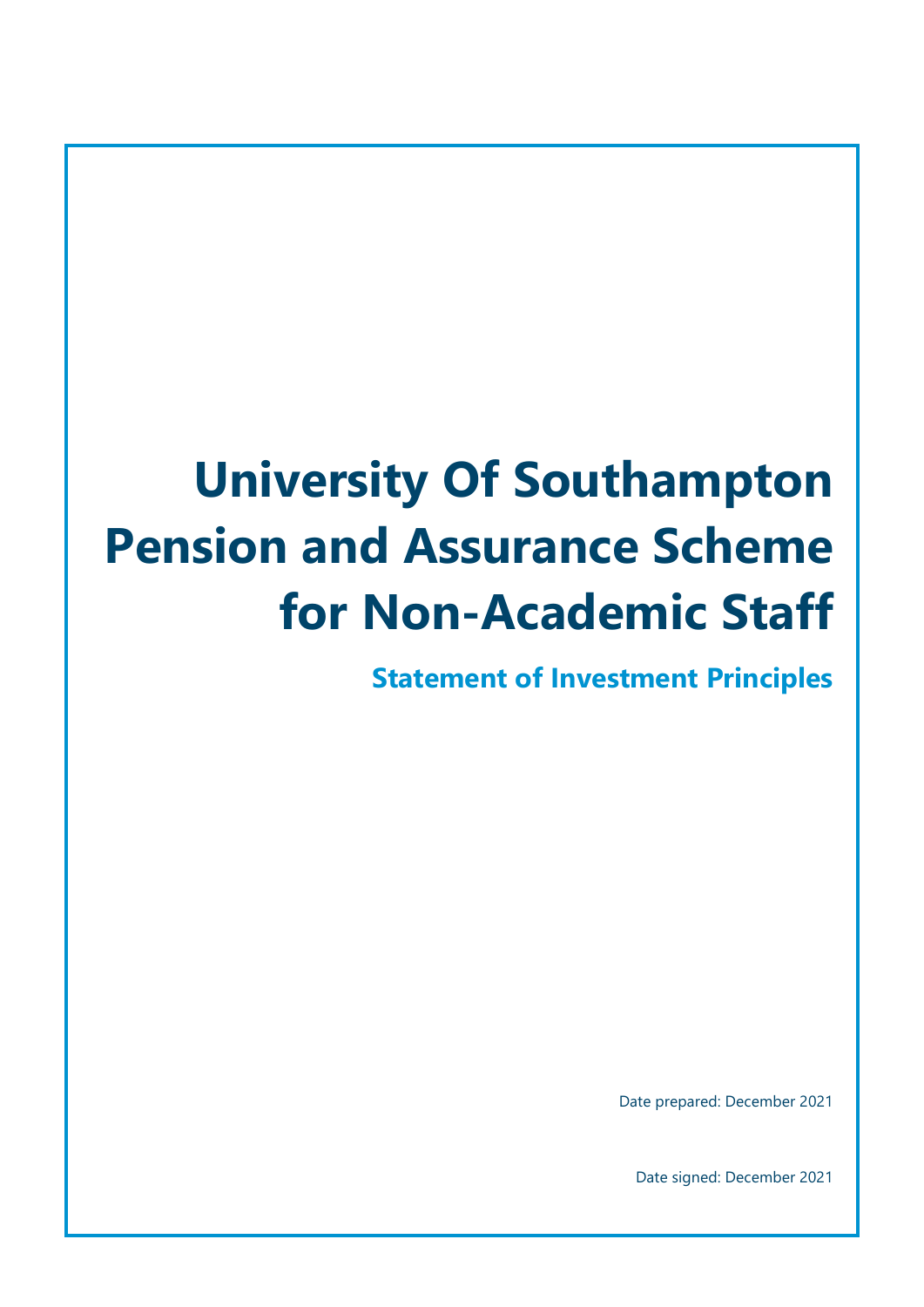# **Contents**

| $\mathbf{1}$ .    |                                                                                                      |  |
|-------------------|------------------------------------------------------------------------------------------------------|--|
| 2.                |                                                                                                      |  |
| 3.                |                                                                                                      |  |
| 4.                |                                                                                                      |  |
| 5.                |                                                                                                      |  |
| 6.                |                                                                                                      |  |
| 7.                |                                                                                                      |  |
| 8.                |                                                                                                      |  |
| 9.                |                                                                                                      |  |
| 10.               | Financially material considerations, non-financial matters, the exercise of voting rights and        |  |
| 11 <sub>1</sub>   |                                                                                                      |  |
| 12.               |                                                                                                      |  |
| <b>Appendix 1</b> | Financially material considerations, non-financially material considerations, the exercise of voting |  |
| 1.                |                                                                                                      |  |
| $\mathbf{1}$ .    |                                                                                                      |  |
| 2.                |                                                                                                      |  |
| 3                 |                                                                                                      |  |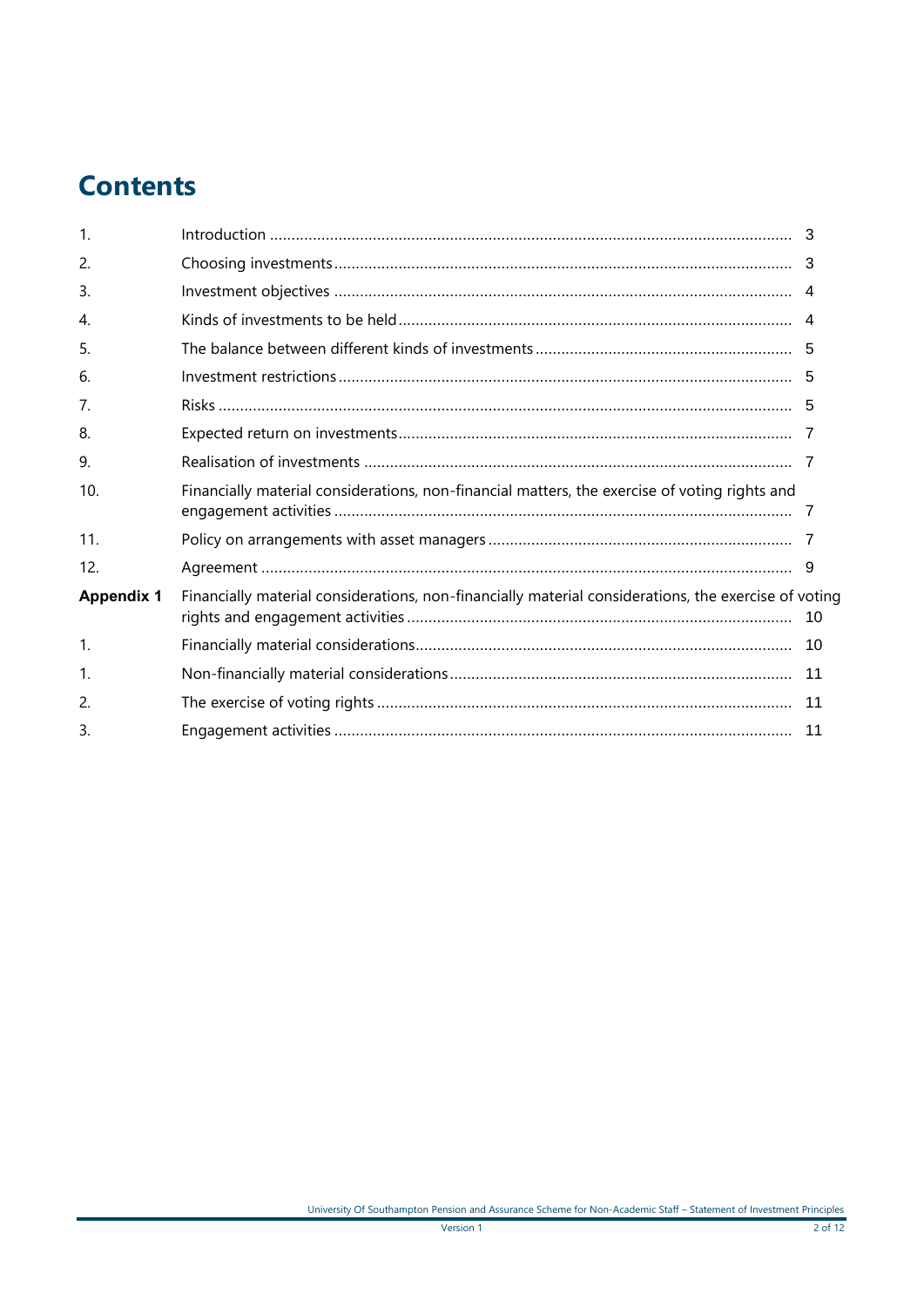### <span id="page-2-0"></span>**1. Introduction**

- 1.1. This is the Statement of Investment Principles prepared by the Trustees of the University Of Southampton Pension and Assurance Scheme for Non-Academic Staff (the Scheme). This statement sets down the principles which govern the decisions about investments that enable the Scheme to meet the Statement of Investment Principles requirements of:
	- the Pensions Act 1995, as amended by the Pensions Act 2004;
	- the Occupational Pension Schemes (Investment) Regulations 2005 as amended by the Occupational Pension Schemes (Investment) (Amendment) Regulations 2010;
	- the Occupational Pension Schemes (Charges and Governance) Regulations 2015, incorporating changes as required by The Pension Protection Fund (Pensionable Service) and Occupational Pension Schemes (Investment and Disclosure) (Amendment and Modification) Regulations 2018; and
	- The Occupational Pension Scheme (Investment and Disclosure) (Amendment) Regulations 2019.
- 1.2. In preparing this statement the Trustees have consulted the University of Southampton, the Principal Employer, and obtained advice from Barnett Waddingham LLP, the Trustees' investment consultants. Barnett Waddingham is authorised and regulated by the Financial Conduct Authority.
- 1.3. This statement has been prepared with regard to the 2001 Myners review of institutional investment (including subsequent updates), and Scheme Funding legislation.
- 1.4. The Trustees will review this statement at least every three years or if there is a significant change in any of the areas covered by the statement.
- 1.5. The Trustees' investment powers are set out in Section 13.10 of the Definitive Trust Deed & Rules, dated 25 July 1999. This statement is consistent with those powers.

### <span id="page-2-1"></span>**2. Choosing investments**

- 2.1. The Trustees' policy is to set the overall investment strategy and then monitor the performance of their managers against that strategy. In doing so, the Trustees consider the advice of their professional advisers, who they consider to be suitably qualified and experienced for this role.
- 2.2. The day-to-day management of the Scheme's assets is delegated to one or more investment managers. The Scheme's investment managers are detailed in the Appendix to this Statement. The investment managers are authorised and regulated by the Financial Conduct Authority, and are responsible for stock selection and the exercise of voting rights.
- 2.3. The Trustees review the appropriateness of the Scheme's investment strategy on an ongoing basis. This review includes consideration of the continued competence of the investment managers with respect to performance within any guidelines set. The Trustees will also consult the employer before amending the investment strategy.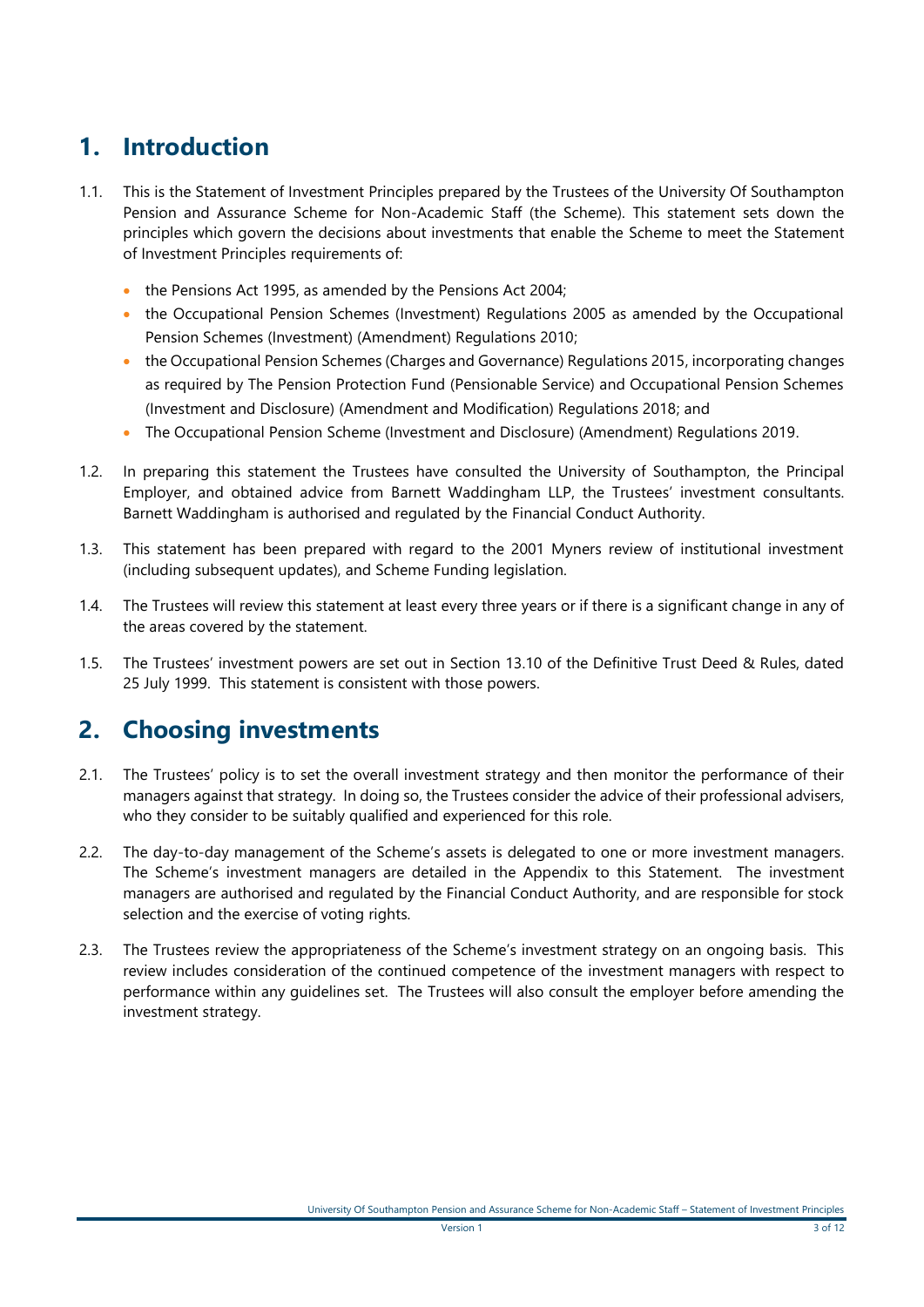### <span id="page-3-0"></span>**3. Investment objectives**

- 3.1 The Trustees will ensure that their investment policy is such that in all circumstances there will be sufficient levels of cashflow available to meet known benefit outgoings.
- 3.2 The Trustees aim to achieve real investment returns over the medium and long term, reflecting the liabilities of the Scheme and being consistent with the relevant assumptions made by the actuary in actuarial valuations. The Trustees appreciate this may lead, in the short term, to a degree of volatility in value of the assets held.
- 3.3 The Trustees will attempt to ensure that their investment policy maintains their solvency objectives (the objectives which relate to the relationship between the present value of assets and liabilities accrued to date), after having taken into account as one factor their knowledge of the funding objectives agreed between the Employer and the Scheme Actuary.
- 3.4 In recognition of the fact that the Employer is responsible for the long-term financing of the Scheme, the Trustees will attempt to follow a policy which, to the extent that it does not conflict with the above objectives:
	- Constrains the funding costs to the greatest extent possible;
	- Takes into account the desirability of some stability in the contribution rate.
- 3.5 By taking investment risk, the Trustees also recognise the possibility that the Scheme will have insufficient assets to cover the liabilities at the date of a triennial Actuarial Valuation. In these circumstances, the Trustees are relying on the Employer to pay sufficient contributions over a period of time to cover any deficits which are disclosed.
- 3.6 The Trustees recognise the different types of risk facing the Scheme and seek to minimise them as far as possible by regular monitoring of the performance of the investment managers, seeking advice from the investment consultants on the suitability of the assets with regard to the Scheme's liabilities, and ensuring that the investment managers maintain suitably diversified portfolios of investments across asset classes, geographical regions and economic sectors.

### <span id="page-3-1"></span>**4. Kinds of investments to be held**

- 4.1. The Scheme can invest in a wide range of assets. The appendix to the Statement sets out the mandates that the Trustees have chosen to utilise at the date of this Statement.
- 4.2. Any investment in derivative instruments is only made to contribute to a reduction in the overall level of risks in the portfolio or for the purposes of efficient portfolio management.
- 4.3. The Trustees will hold cash to the extent that they consider it is necessary to meet impending anticipated liability outflows or changed investment allocations. A bank account or cash fund is used to facilitate the holding of cash awaiting investment or payment.
- 4.4. Currently there is no directly held employer-related investment as defined by Section 40 of the Pensions Act 1995 and the Trustees do not envisage any change in this respect in the foreseeable future.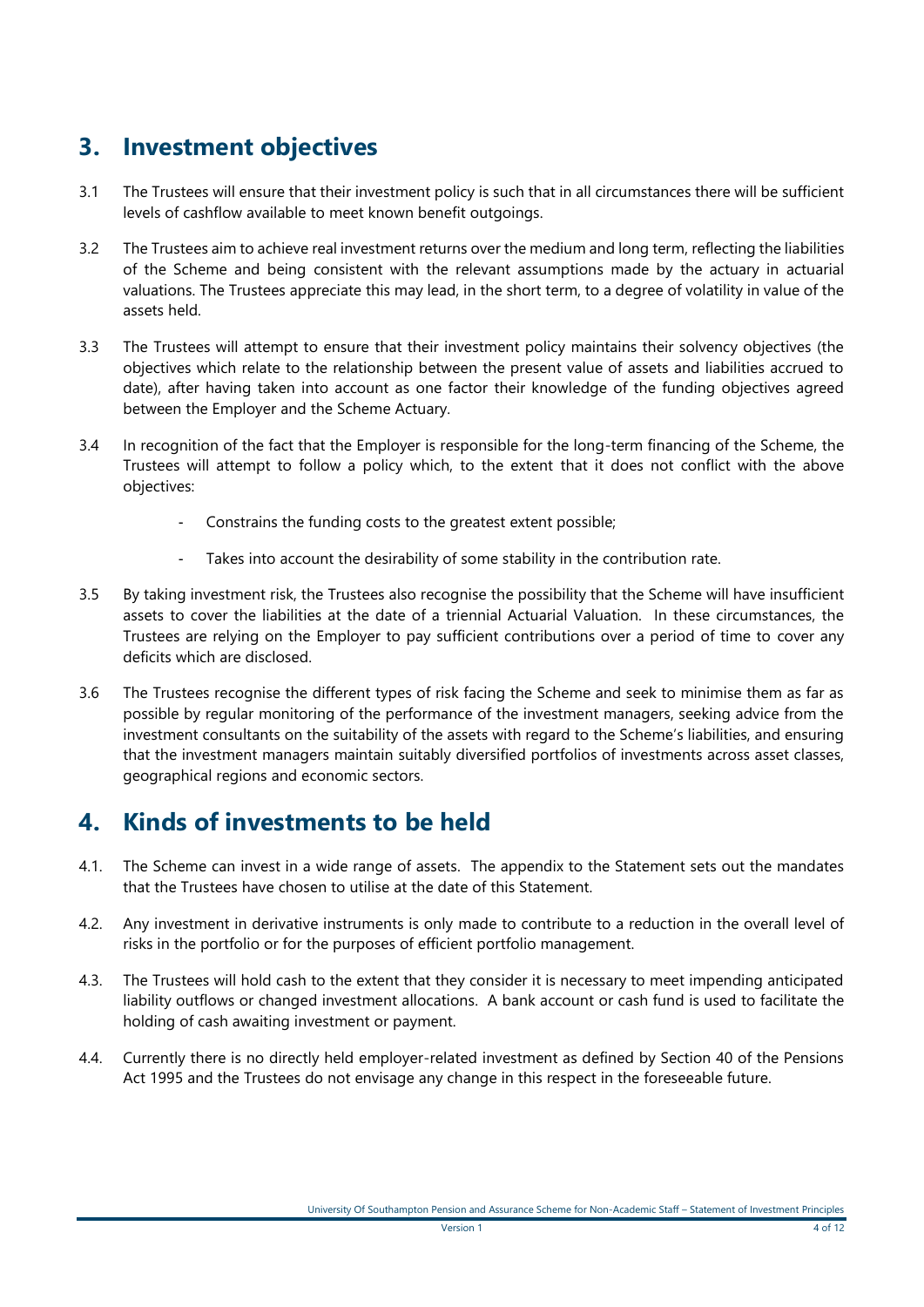### <span id="page-4-0"></span>**5. The balance between different kinds of investments**

- 5.1. The Scheme invests in assets that are expected to achieve the Scheme's objectives. The allocation between different asset classes is contained within the Appendix to this Statement.
- 5.2. The Trustees consider the merits of both active and passive management for the various elements of the portfolio and may select different approaches for different asset classes. The current arrangements are set out in the Appendix to this Statement.
- 5.3. From time to time the Scheme may hold cash and therefore deviate from its strategic or tactical asset allocation in order to accommodate any short-term cashflow requirements or any other unexpected items.
- 5.4. The Trustees are aware that the appropriate balance between different kinds of investments will vary over time and therefore the Scheme's asset allocation will be expected to change as the Scheme's liability profile matures.

### <span id="page-4-1"></span>**6. Investment restrictions**

- 6.1 The investment managers' mandates include various restrictions relating to the manner in which they may manage assets, as follows:
- 6.2 Direct investment in any company significantly involved in the tobacco industry is not permitted. Where the Scheme invests in pooled funds, it may hold investments in tobacco companies.
- 6.3 Borrowing, or committing the fund to supplementing its assets (except for partly paid securities and derivatives), is not permitted without prior Trustee consent.
- 6.4 No more than the lower of 2.5% of the Scheme's assets or £750,000 may be placed on deposit with any one institution.
- 6.5 Stock lending is not permitted.

### <span id="page-4-2"></span>**7. Risks**

7.1. The Trustees have considered the following risks for the Scheme with regard to its investment policy and the Scheme's liabilities, and considered ways of managing/monitoring these risks:

| <b>Risk versus the</b><br><b>liabilities</b> | The Trustees will monitor and review the investment strategy with respect to the<br>liabilities in conjunction with each actuarial valuation. The investment strategy will<br>be set with consideration to the appropriate level of risk required for the funding<br>strategy as set out in the Scheme's Statement of Funding Principles. |
|----------------------------------------------|-------------------------------------------------------------------------------------------------------------------------------------------------------------------------------------------------------------------------------------------------------------------------------------------------------------------------------------------|
| <b>Covenant risk</b>                         | The creditworthiness of the employer and the size of the pension liability relative<br>to the employer's earnings are monitored on a regular basis. The appropriate level<br>of investment risk is considered with reference to the strength of the employer<br>covenant.                                                                 |
| <b>Solvency and</b><br>mismatching           | The Trustees are aware that the asset allocation required to minimise the volatility<br>of the solvency position may be different to their chosen strategy.                                                                                                                                                                               |

University Of Southampton Pension and Assurance Scheme for Non-Academic Staff – Statement of Investment Principles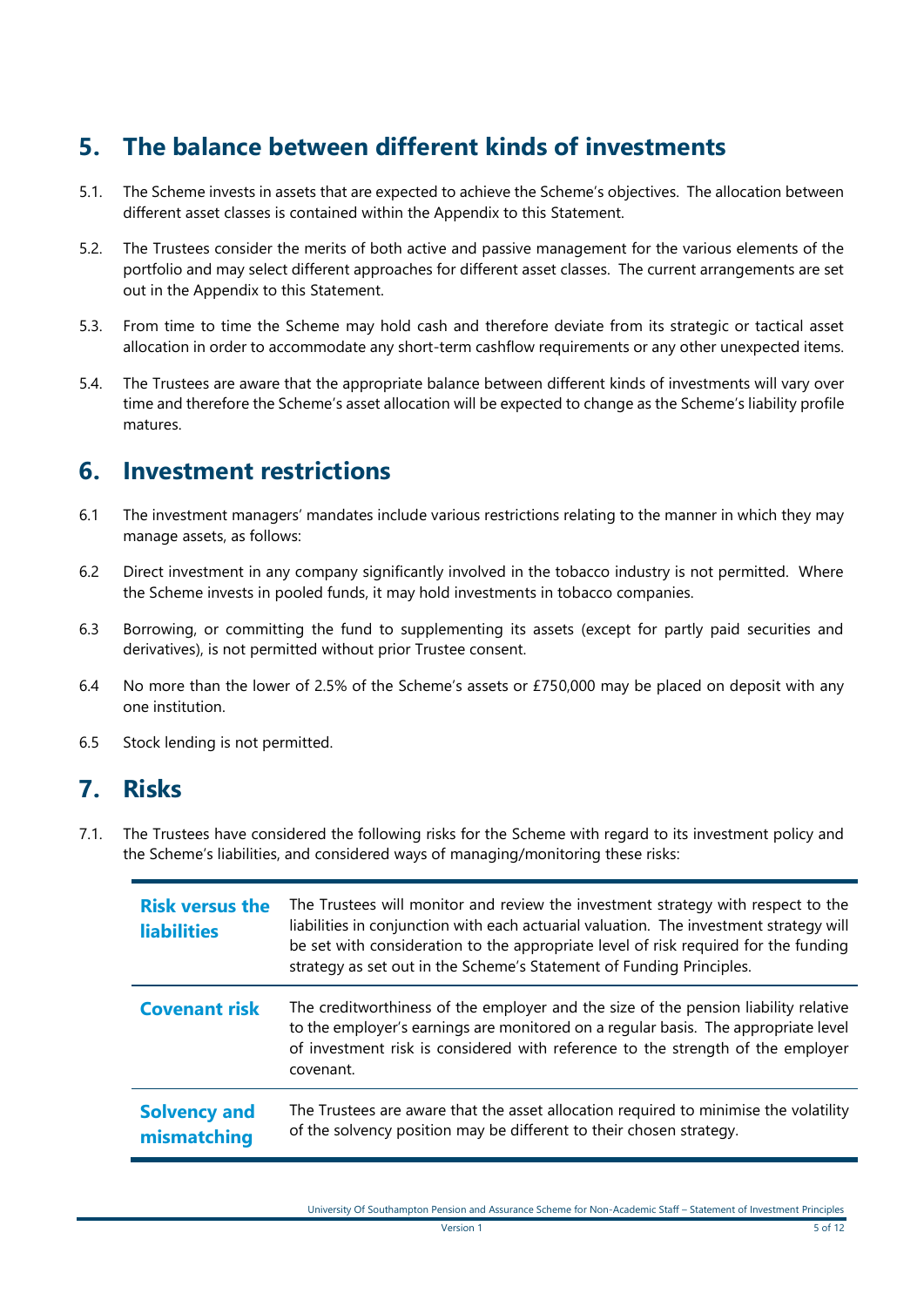| <b>Asset</b><br>allocation risk                                                                                                   | The asset allocation is detailed in the Appendix to this Statement and is monitored<br>on a regular basis by the Trustees.                                                                                                                                                                                                                                                                                         |
|-----------------------------------------------------------------------------------------------------------------------------------|--------------------------------------------------------------------------------------------------------------------------------------------------------------------------------------------------------------------------------------------------------------------------------------------------------------------------------------------------------------------------------------------------------------------|
| <b>Investment</b><br>manager risk                                                                                                 | The Trustees monitor the performance of each of the Scheme's investment<br>managers on a regular basis in addition to having meetings with each manager<br>from time to time as necessary. The Trustees have a written agreement with each<br>investment manager, which contains a number of restrictions on how each<br>investment manager may operate.                                                           |
| <b>Concentration</b><br>risk                                                                                                      | Each investment manager is expected to manage broadly diversified portfolios and<br>to spread assets across a number of individual shares and securities.                                                                                                                                                                                                                                                          |
| <b>Liquidity risk</b>                                                                                                             | The Scheme invests in assets such that there is a sufficient allocation to liquid<br>investments that can be converted into cash at short notice given the Scheme's<br>cashflow requirements. The Scheme 's administrators assess the level of cash held<br>in order to limit the impact of the cashflow requirements on the investment policy.                                                                    |
| <b>Currency risk</b>                                                                                                              | The Scheme's liabilities are denominated in sterling. The Scheme may gain<br>exposure to overseas currencies by investing in assets that are denominated in a<br>foreign currency or via currency management.                                                                                                                                                                                                      |
| <b>Loss of</b><br>investment                                                                                                      | The risk of loss of investment by each investment manager and custodian is<br>assessed by the Trustees. This includes losses beyond those caused by market<br>movements (e.g. default risk, operational errors or fraud).                                                                                                                                                                                          |
| <b>Governance</b><br>risk                                                                                                         | Each asset manager is expected to undertake good stewardship and positive<br>engagement in relation to the assets held. The Trustees monitor this and will report<br>on the managers' practices in their annual Implementation Statement.                                                                                                                                                                          |
| <b>Environmental,</b><br><b>Social and</b><br><b>Governance</b><br>("ESG")<br><b>Factors,</b><br><b>including</b><br>climate risk | The Trustees have considered long-term financial risks to the Scheme and consider<br>ESG factors, including (but not limited to) climate risk, as financially material across<br>some asset classes and strategies. The Trustees will continue to develop their policy<br>to consider these, alongside other factors, when selecting or reviewing the<br>Scheme's investments in order to avoid unexpected losses. |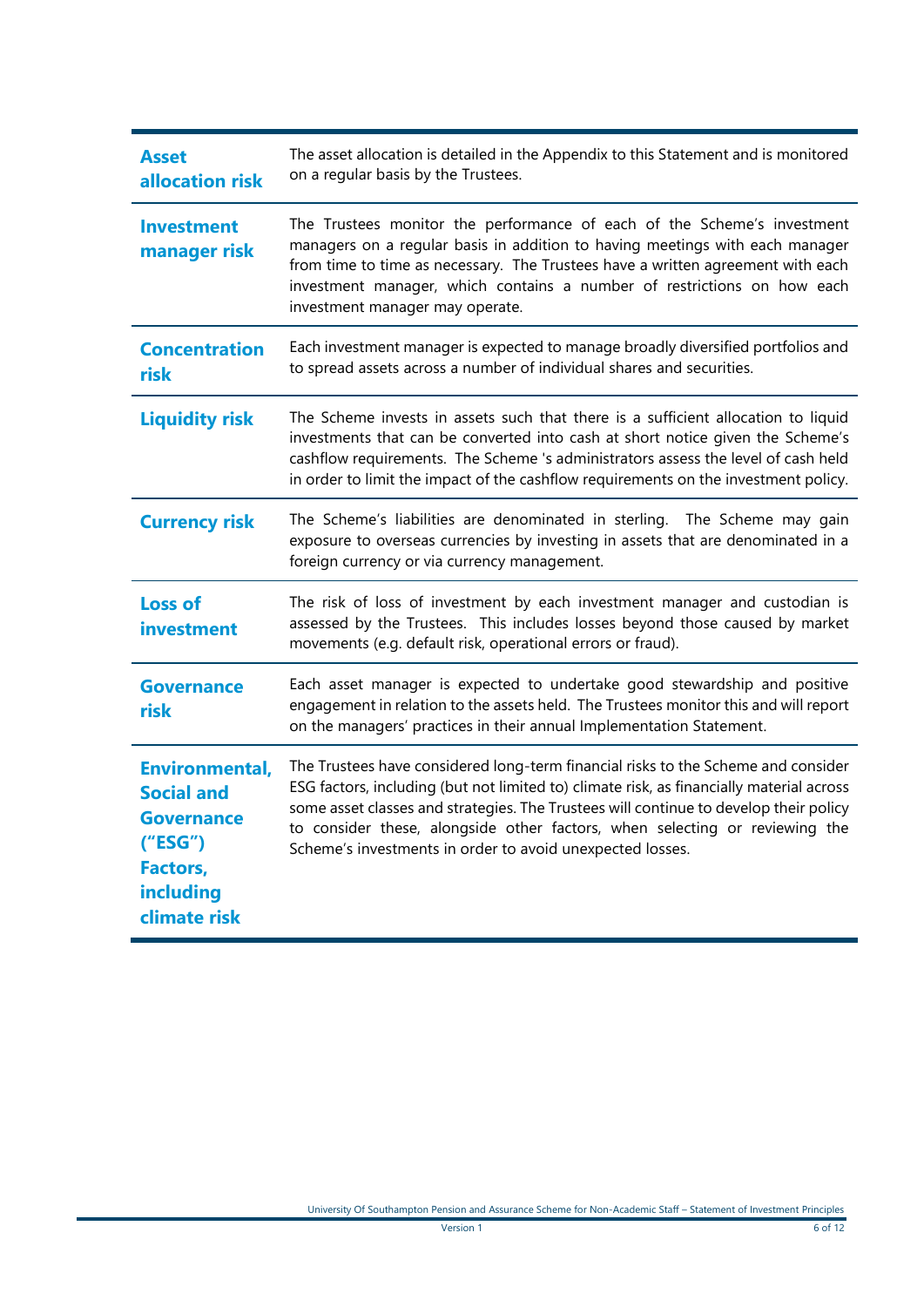### <span id="page-6-0"></span>**8. Expected return on investments**

- 8.1. The Trustees have regard to the relative investment return and risk that each asset class is expected to provide. The Trustees are advised by their professional advisors on these matters, who they deem to be appropriately qualified experts. However, the day-to-day selection of investments is delegated to the investment managers, within a restricted mandate around asset classes for each fund manager type.
- 8.2. The Trustees recognise the need to distinguish between nominal and real returns and to make appropriate allowance for inflation when making decisions and comparisons.
- 8.3. In considering the expected return from investments, the Trustees recognise that different asset classes have different long-term expected returns and expected volatilities relative to the liabilities.
- 8.4. Having established the investment strategy, the Trustees monitor the performance of each investment manager against an agreed benchmark as frequently as appropriate according to market conditions and the Scheme's funding position. The Trustees meet the Scheme's investment managers as frequently as is appropriate in order to review performance.

### <span id="page-6-1"></span>**9. Realisation of investments**

- 9.1. The Trustees have delegated the responsibility for buying and selling investments to the investment managers. The Trustees have considered the risk of liquidity as referred to above.
- 9.2. Ultimately, the investments will all have to be sold when the Scheme's life comes to an end. In this situation, the Trustees are aware of the fact that the realisable value of some investments, were there to be a forced sale, might be lower than the market value shown in the Scheme accounts.

### <span id="page-6-2"></span>**10. Financially material considerations, non-financial matters, the exercise of voting rights and engagement activities**

10.1 The Trustees have set policies in relation to these matters. These policies are set out in Appendix 1.

### <span id="page-6-3"></span>**11. Policy on arrangements with asset managers**

#### **Incentivising alignment with the Trustees' investment policies**

- 11.1. Prior to appointing an investment manager, the Trustees discuss the investment manager's approach to the management of ESG and climate related risks with the Scheme's investment consultant, and how their policies are aligned with the Trustees' own investment beliefs.
- 11.2. When appointing an investment manager, in addition to considering the investment manager's investment philosophy, process and policies to establish how the manager intends to make the required investment returns, the Trustees also consider how ESG and climate risk are integrated into these. If the Trustees deem any aspect of these policies to be out of line with their own investment objectives for the part of the portfolio being considered, then they will consider using another manager for the mandate.
- 11.3. The Trustees carry out a strategy review at least every three years where they assess the continuing relevance of the strategy in the context of the Scheme's membership and their aims, beliefs and constraints. The Trustees monitor the investment managers' approach to ESG and climate related risks on an annual basis.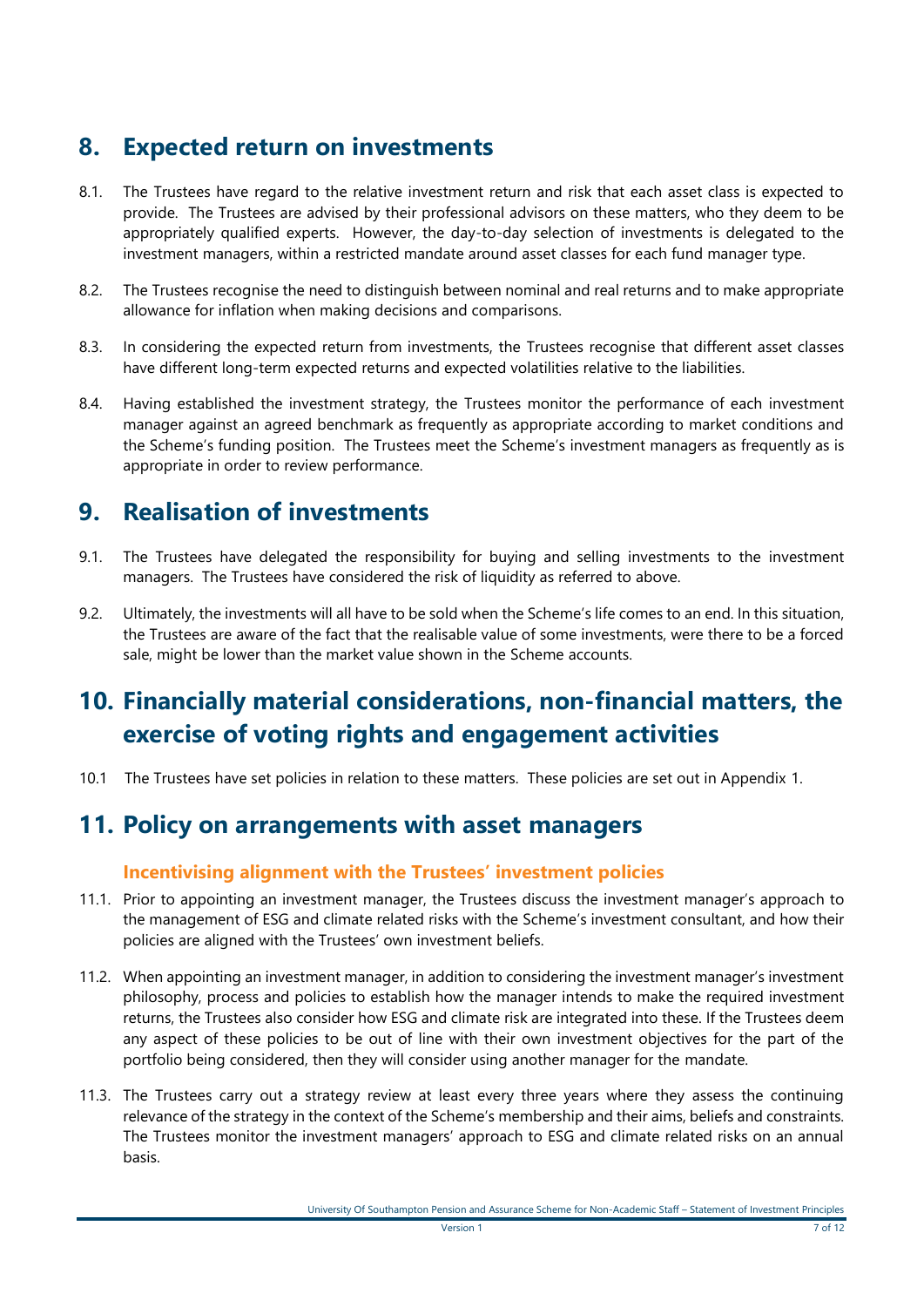- 11.4. In the event that an investment manager ceases to meet the Trustees' desired aims, including the management of ESG and climate related risks, using the approach expected of them, their appointment will be terminated in a reasonable timeframe.
- 11.5. Investment manager ESG policies are reviewed in the context of best industry practice and feedback will be provided to the investment manager when relevant.

#### **Incentivising assessments based on medium to long term, financial and nonfinancial considerations**

- 11.6. The Trustees are mindful that the impact of ESG and climate change has a long-term nature. However, the Trustees recognise that the potential for change in value as a result of ESG and climate risk may occur over a much shorter term than climate change itself. The Trustees acknowledge this in their investment management arrangements.
- 11.7. When considering the management of objectives for an investment manager (including ESG and climate risk objectives), and then assessing their effectiveness and performance, the Trustees assess these over a rolling timeframe. The Trustees believe the use of rolling timeframes, typically 3 to 5 years, is consistent with ensuring the investment manager makes decisions based on an appropriate time horizon. Where a fund may have an absolute return or shorter term target, this is generally supplementary to a longer term performance target. In the case of assets that are actively managed, the Trustees expect this longer term performance target to be sufficient to ensure an appropriate alignment of interests.
- 11.8. The Trustees expect investment managers to be voting and engaging on behalf of the Scheme's holdings and the Scheme monitors this activity within the Implementation Statement in the Scheme's Annual Report and Accounts. The Trustees do not expect ESG considerations to be disregarded by the investment managers in an effort to achieve any short term targets.

#### **Method and time horizon for assessing performance**

- 11.9. The Trustees monitor the performance of their investment managers over medium to long term periods.
- 11.10. The Scheme invests solely in pooled funds. The investment managers are remunerated by the Trustees based on the assets they manage on behalf of the Trustees. As the funds grow, due to successful investment by the investment manager, they receive more and as values fall they receive less.
- 11.11. The Trustees believe that this fee structure, enables the investment manager to focus on long-term performance without worrying about short term dips in performance significantly affecting their revenue.
- 11.12. The Trustees ask the Scheme's investment consultant to assess if the asset management fee is in line with the market when the manager is selected, and the appropriateness of the annual management charges are considered regularly as part of the review of the Statement of Investment Principles.

#### **Portfolio turnover costs**

- 11.13. The Trustees acknowledge that portfolio turnover costs can impact on the performance of their investments. Overall performance is assessed as part of the quarterly investment monitoring process.
- 11.14. During the investment manager appointment process, the Trustees may consider both past and anticipated portfolio turnover levels. Where underperformance is identified, deviations from the expected level of turnover may be investigated with the investment manager concerned if it is felt they may have been a significant contributor to the underperformance. Assessments reflect the market conditions and peer group practices.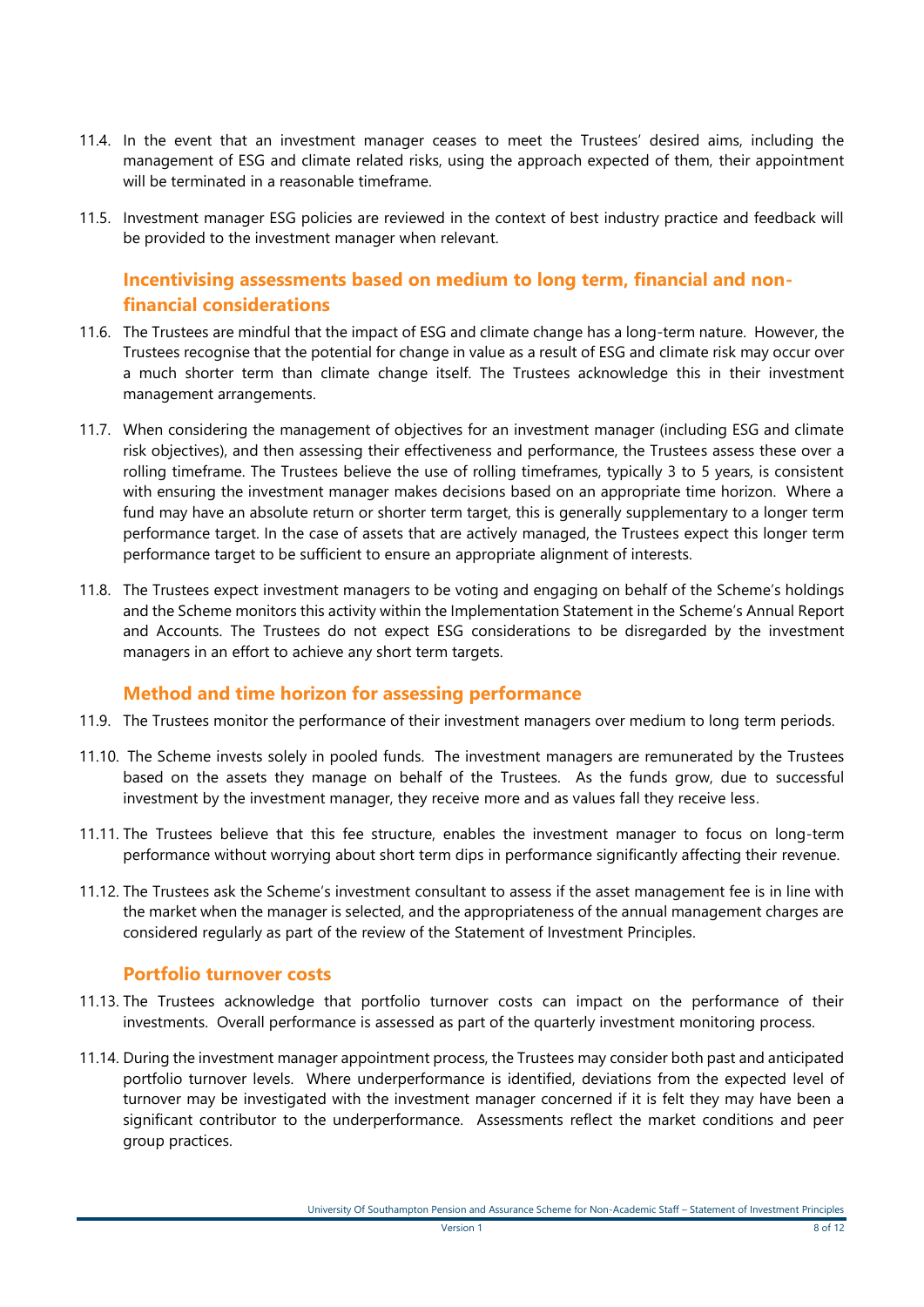#### **Duration of arrangement with asset manager**

- 11.15. For the pooled funds in which the Scheme invests, there are no predetermined terms of agreement with the investment managers.
- 11.16. The suitability of the Scheme's asset allocation and its ongoing alignment with the Trustees' investment beliefs is assessed every three years, or when changes deem it appropriate to do so more frequently. As part of this review, the ongoing appropriateness of the investment managers, and the specific funds used, is assessed.

### <span id="page-8-0"></span>**12. Agreement**

12.1. This statement was agreed by the Trustees, and replaces any previous statements. Copies of this statement and any subsequent amendments will be made available to the employer, the investment managers, the actuary and the Scheme auditor upon request.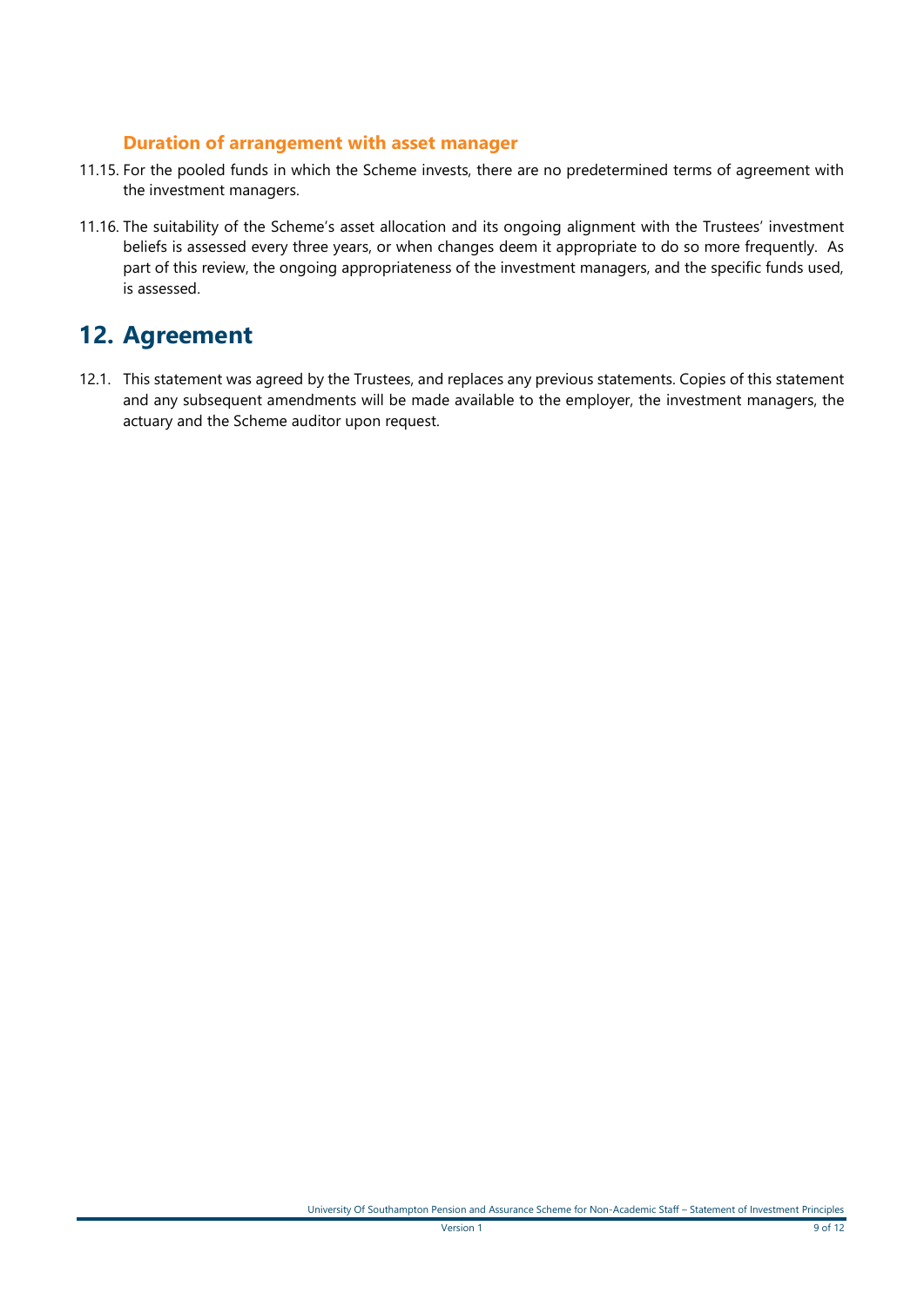## <span id="page-9-0"></span>**Appendix 1 Financially material considerations, nonfinancially material considerations, the exercise of voting rights and engagement activities**

### <span id="page-9-1"></span>**1. Financially material considerations**

The Trustees consider that factors such as ESG issues (including but not limited to climate change) across some asset classes and strategies will be financially material for the Scheme over the medium and long-term. The Scheme is still open to accrual and the Trustees have set objectives of achieving real investment returns over the medium and long-term and ensuring there are sufficient levels of cashflow available to meet known benefit outgo.

The Trustees have a long-term time horizon over which it takes into account ESG factors. The Trustees have a policy to consider ESG factors, alongside other factors, when selecting or reviewing the Scheme's investments and will be proportionate in their approach.

The Trustees will be reliant on the information presented by the investment manager and their investment advisors regarding the extent to which an investment manager allows for ESG in making their investment decisions. Furthermore, an investment manager's excellence in this area will not take precedence over other factors, including (but not limited to) historical performance or fees.

The Trustees have elected to invest the Scheme's assets through a combination of pooled funds. The choice of underlying funds is made by the Trustees after taking advice from their investment consultant and allows the Trustees to implement their ethical views on the Scheme's strategy. The Trustees, and the managers of the underlying funds, take into account ESG factors (including climate change risks) in their decisions in relation to the selection, retention and realisation of investments.

The Trustees take those factors into account in the selection, retention and realisation of investments as follows:

**Selection of investments:** assess the investment managers' ESG integration credentials and capabilities, including stewardship, as a routine part of requests for information/proposals as well as through other regular reporting channels.

**Retention of investments:** Developing a robust monitoring process in order to monitor ESG considerations on an ongoing basis by regularly seeking information on the responsible investing policies and practices of the investment managers.

**Realisation of investments:** The Trustees will request information from investment managers about how ESG considerations are taken into account in decisions to realise investments.

The Trustees will also take those factors into account as part of its investment process to determine a strategic asset allocation, and consider them as part of ongoing reviews of the Scheme's investments.

The Trustees will continue to monitor and assess ESG factors, and risks and opportunities arising from them, as follows:

 The Trustees will obtain regular training on ESG considerations in order to understand fully how ESG factors including climate change could impact the Scheme and its investments;

University Of Southampton Pension and Assurance Scheme for Non-Academic Staff – Statement of Investment Principles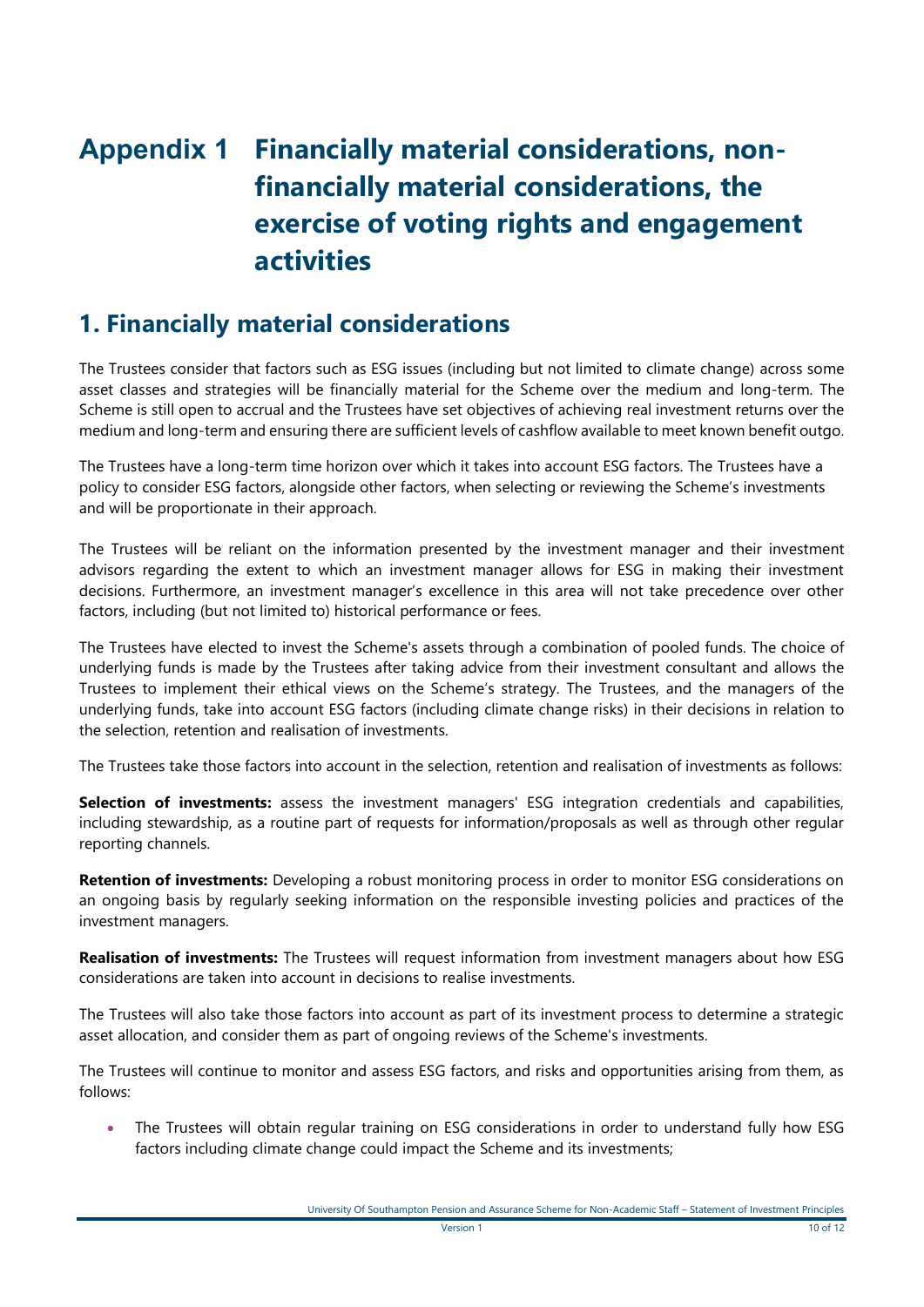- As part of ongoing monitoring of the Scheme's investment managers, the Trustees will use any ESG ratings information available within the pensions industry or provided by its investment consultant, to assess how the Scheme's investment managers take account of ESG issues; and
- Through their investment consultant the Trustees will request that all of the Scheme's investment managers provide information about their ESG policies, and details of how they integrate ESG into their investment processes on an annual basis.

### <span id="page-10-0"></span>**1. Non-financially material considerations**

The Trustees believe their duty is to act in the best financial interests of the Scheme's beneficiaries, and they have not made any specific provision themselves for social, environmental or ethical considerations to be taken into account, other than the exclusion of direct investment in tobacco companies.

### <span id="page-10-1"></span>**2. The exercise of voting rights**

The Trustees' policy on the exercise of rights attaching to investments, including voting rights, and in undertaking engagement activities in respect of the investments is that these rights should be exercised by the investment managers on the Trustees' behalf. In doing so, the Trustees expect that the investment managers will use their influence as major institutional investors to exercise the Trustees' rights and duties as shareholders, including where appropriate engaging with underlying investee companies to promote good corporate governance, accountability and to understand how those companies take account of ESG issues in their businesses.

The Trustees will monitor and engage with the investment managers about relevant matters (including matters concerning an issuer of debt or equity, including their performance, strategy, capital structure, management of actual or potential conflicts of interest, risks, social and environmental impact and corporate governance), through the Scheme's investment consultant.

Investment managers will be asked to provide details of their stewardship policy and engagement activities on at least an annual basis. The Trustees will, with input from their investment consultant, monitor and review the information provided by the investment managers. Where possible and appropriate, the Trustees will engage with their investment managers for more information and ask them to confirm that their policies comply with the principles set out in the Financial Reporting Council's UK Stewardship Code.

### <span id="page-10-2"></span>**3. Engagement activities**

The Trustees acknowledge the importance of ESG and climate risk within their investment framework. When delegating investment decision making to their investment managers they provide their investment managers with a benchmark they expect the investment managers to either follow or outperform. The investment manager has discretion over where in an investee company's capital structure it invests (subject to the restrictions of the mandate), whether directly or as an asset within a pooled fund.

The Trustees are of the belief that ESG and climate risk considerations extend over the entirety of a company's corporate structure and activities, i.e. that they apply to equity, credit and property instruments or holdings. The Trustees also recognise that ESG and climate related issues are constantly evolving and along with them so too are the products available within the investment management industry to help manage these risks.

The Trustees consider it to be a part of their investment managers' roles to assess and monitor developments in the capital structure for each of the companies in which the managers invest on behalf of the Scheme or as part of the pooled fund in which the Scheme holds units.